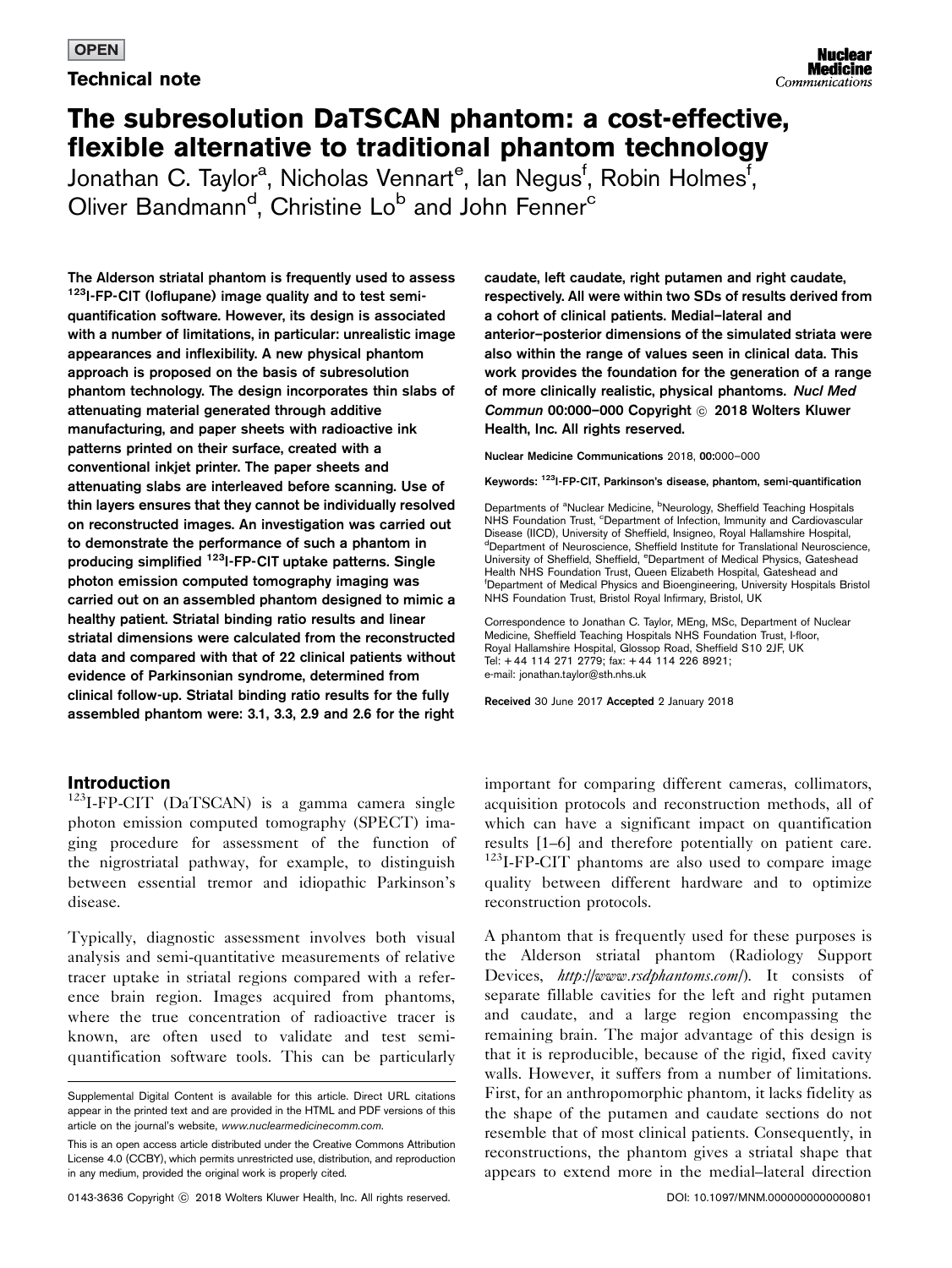Fig. 1



Reconstructed, central transaxial slice from a typical normal patient (b) and from the Alderson phantom (a), demonstrating clear differences in striatal shape  $(a/b < c/d)$ . In this case the Alderson phantom was filled with an 8 : 1 striatum to reference brain activity concentration ratio. Each slice is scaled to its maximum pixel value.

than in the anterior–posterior direction. This is different to patterns typically seen for normal patients, whose striata usually extend more in the anterior–posterior direction. Figure 1 shows these contrasting image appearances using example data acquired at our institution. Acquisition equipment, reconstruction settings and head alignment were consistent in both the examples shown. For semi-quantification software that relies on automated image registration, these discrepancies in appearance could bias the positioning of regions of interest, which may have a significant effect on results.

The inflexibility of the Alderson design is also a disadvantage. The geometry of the phantom is fixed to an idealized anatomical shape. Recent research based on simulated acquisitions has suggested that differences in striatal anatomy can have an impact on semiquantification results [\[7\]](#page-6-0). A new type of physical phantom is required to support investigation of such findings.

This study describes the application of an established technology, subresolution sandwich phantoms (SSPs) [8–[10\]](#page-6-0), for creating flexible,  $^{123}$ I-FP-CIT phantom images, which can potentially overcome these limitations. SSPs are created through the assembly of layers of paper sheets, which have radioactive ink patterns printed on their surface. These are interleaved between slabs of attenuating material. The ink patterns are created by a standard inkjet printer, using a (black) cartridge containing both printer ink and aqueous radioactive solution. The concentration of radioactive ink solution that is printed per unit area depends on the printer's installed ink profile curve, which provides a lookup table for converting input pixel intensities into printed ink concentrations. In the context of the gamma camera this enables a bespoke activity distribution to be generated for assessment of imaging performance.

SSPs have already been used successfully for a range of applications, including simulation of SPECT brain perfusion scans [8–[10](#page-6-0)] and PET scans [\[11](#page-6-0)]. This technical note presents SSP methodology in the context of <sup>123</sup>I-FP-CIT imaging and describes a novel method for generating an anatomical print template. A fully assembled phantom is compared with patient data through semi-quantitative analysis and through measurements of the shape of the striata.

# Materials and methods

The following method describes phantom production (radionuclide printing and assembly), followed by a study of its efficacy through gamma camera imaging. The printer used was a commercially available inkjet device (HP 8100 officejet pro, Hewlett-Packard, Palo Alto, California, USA). Pixel greyscale values are reported on a linear scale from 0.0 (white) to 1.0 (black). All values between 0.0 and 1.0 represent different shades of grey as dictated by the printer profile curve.

#### Printer adaptation and performance

Before producing SSPs the ink profile curve must be established in order to deliver the desired mapping between pixel intensity of the input template and printed ink density. This was determined by printing technetium-99m pertechnetate and ink solution at 12 greyscale levels in small rectangular shapes  $(2 \text{ cm} \times 5 \text{ cm})$ , on standard office paper (80  $\text{g/m}^2$ ). Each was cut out and measured within a Perkin-Elmer 2480 sample counter (Perkin-Elmer, Waltham, Massachusetts, USA) to determine the output count level. The procedure was repeated five times. Results were used to inform the anatomical template design and are summarized in supplementary data (Supplementary Fig. A, Supplemental digital content 1, <http://links.lww.com/NMC/A124>).

#### Phantom structure and assembly

The SSP technique requires that a stack of printed radioactive sheets are placed within a solid structure that maintains the correct positioning of the sheets with respect to each other but also provides an attenuating medium, similar to that of the human body. Previous studies have used stacked plastic layers for this purpose [\[10,11](#page-6-0)] or three-dimensional (3D) printed layers [\[12\]](#page-6-0). In this work a 3D printed head structure was used, created at University Hospitals Bristol (Bristol, UK) to mimic the shape and scatter properties of a real human head [\(Fig. 2](#page-2-0)). The design and manufacture of this structure was similar to that described in a previous publication by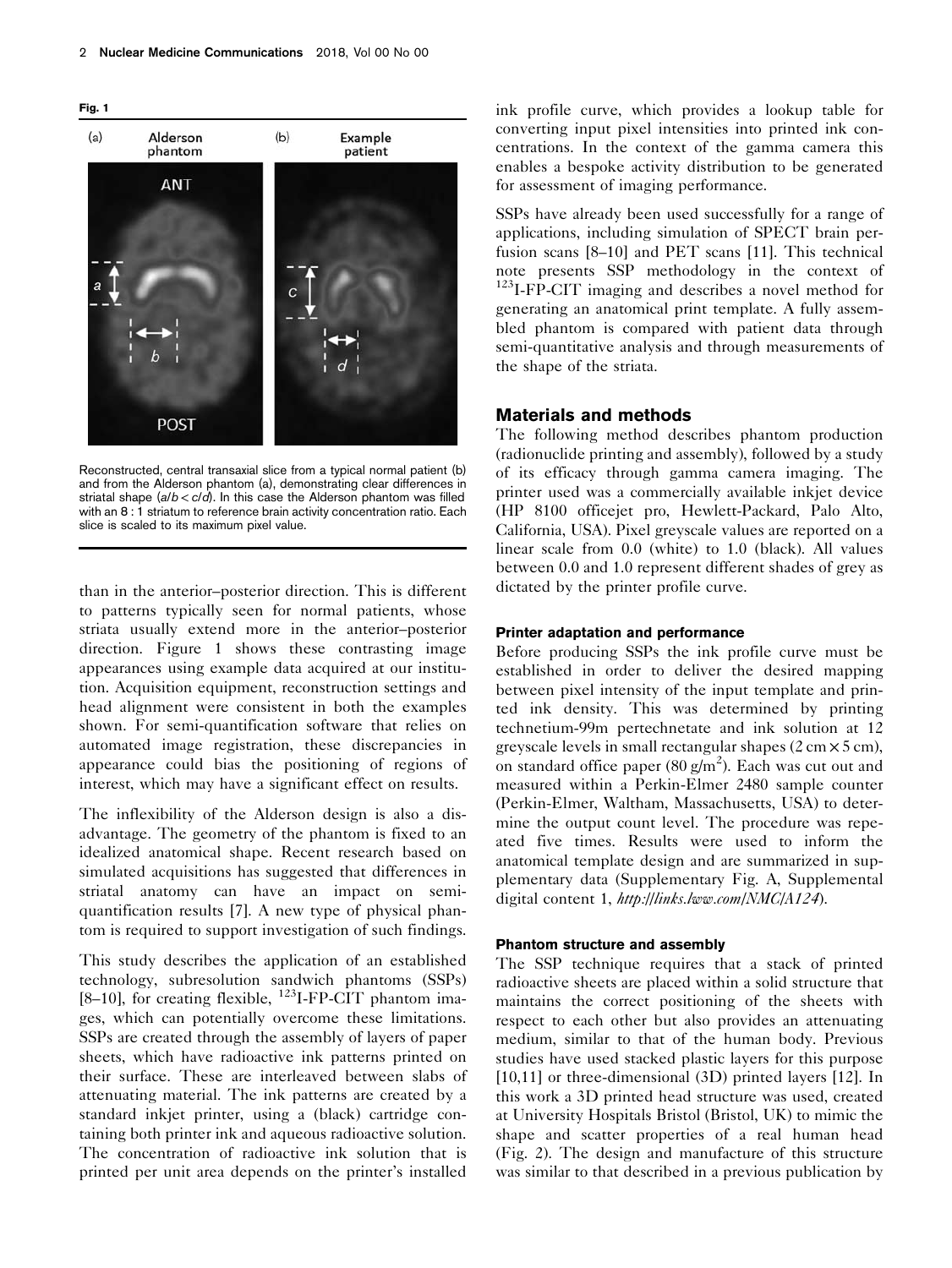<span id="page-2-0"></span>

the same group [\[12](#page-6-0)], utilizing the same Fused Deposition Modelling technology.

Briefly, the head comprised a series of 1.9 mm thick 3D printed slabs, whose geometry was taken from a computed tomography (CT) scan of a patient, after segmentation into bone and soft tissue compartments using SPM software (SPM 12, [http://www.fil.ion.ucl.ac.uk/spm/software/](http://www.fil.ion.ucl.ac.uk/spm/software/spm12/)  $spm12$ , and reslicing in the transaxial plane. The soft tissue compartment was manufactured from standard polylactic acid filament printed at 85% infill density and the bone compartment (i.e. the skull) was created using polylactic acid doped with bronze (20% by weight). The printed soft tissue structure had a linear attenuation coefficient of 0.168/cm and the bone structure a linear attenuation coefficient of 0.225/cm, both at 140 keV. Three holes were embedded throughout the head design to accommodate 4 mm diameter, nylon guide rods. These acted as guides for placement of the paper sheets, interleaved with single 3D printed slabs, and held the structure together. The spacing between printed paper sheets was less than half the extrinsic resolution of a standard gamma camera such that the different layers could not be distinguished in the final image.

# Phantom template shape and printing

The phantom required that the geometry and radionuclide distribution of the simulated patient be defined. For the purposes of this work a simple anatomical design was chosen on the basis of a well-established MRI dataset, the Montreal Neurological Institute (MNI) template [\[13\]](#page-6-0). Grey and white matter and cerebrospinal fluid regions were generated in SPM software by segmenting the T1-weighted MNI data. These three regions were combined to give a simplified, uniform area of uptake encompassing the whole brain. The Automated Anatomical Labelling atlas [\[14](#page-6-0)] is a widely used parcellation of the MNI template. The regions depicting the left and right putamen and caudate were chosen for this study as a means of defining the boundaries of the striatal uptake volume. The striatal and whole brain regions were combined within Matlab software (Matlab, Natick, Massachusetts, USA) and then resampled to a transaxial slice thickness of 2 mm to generate the final anatomical <sup>123</sup>I-FP-CIT template.

In order that the derived anatomical slices would fit the geometry of the 3D printed head structure, image registration was required. SPM was used to segment a rewindowed version of the CT scan, originally used to create the attenuation stack. This procedure segments and spatially normalizes images to MNI space and enables the creation of forward and inverse deformation fields [\[15](#page-6-0)]. The inverse deformation field was then used to map the anatomical template from MNI space on to the CT scan (see flowchart in [Fig. 3\)](#page-3-0).

### Gamma camera study

SPECT imaging was performed to compare a fully assembled phantom with patient data. All tests were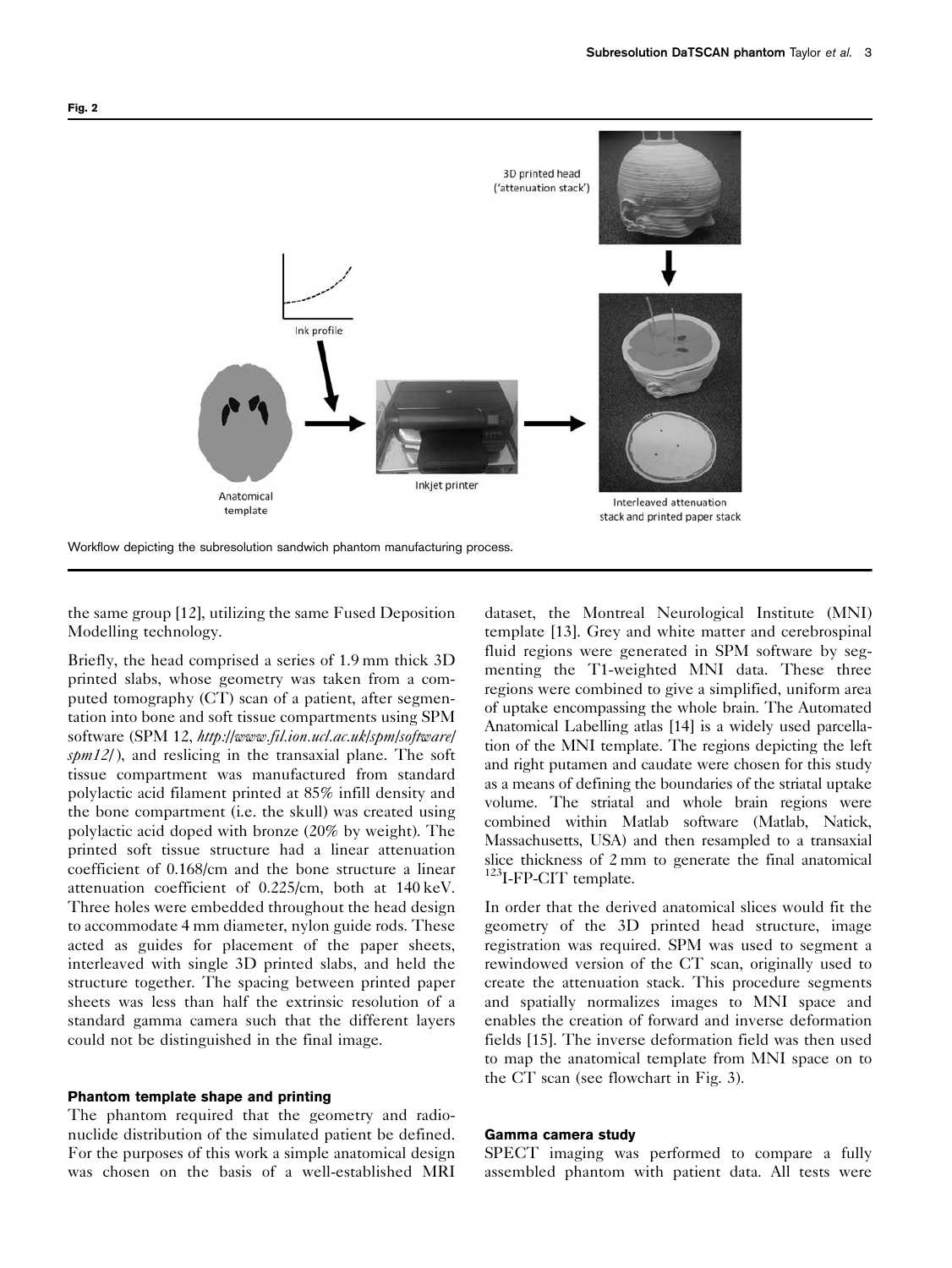<span id="page-3-0"></span>



Workflow depicting the steps taken to create an anatomical <sup>123</sup>I-FP-CIT template, fitted to the geometry of the attenuation stack (based on a patient's CT scan). AAL atlas, Automated Anatomical Labelling atlas; CT, computed tomography; MNI, Montreal Neurological Institute.

performed on a GE Infinia gamma camera (GE Healthcare, Chicago, Illinois, USA), equipped with dual low energy high resolution collimators. Greyscale levels for the print template were chosen on the basis of the results of the ink profile curve measurements obtained for technetium-99m ink solution. Because of paper saturation effects for greyscale levels of 0.95 and 1.0 (leading to increased variability; Supplementary Fig. A, Supplemental digital content 1, [http://links.lww.com/NMC/](http://links.lww.com/NMC/A124) [A124](http://links.lww.com/NMC/A124)), the maximum greyscale value used was 0.9. This was assigned to all pixels within the striatum. For the remainder of the brain a lower greyscale value was used, derived from the ink profile curve (Supplementary Fig. A, Supplemental digital content 1, [http://links.lww.com/](http://links.lww.com/NMC/A124) [NMC/A124](http://links.lww.com/NMC/A124)).

Each slice of the anatomical template was printed from an ink cartridge containing both  $123$ I iodide (at a concentration of 37 MBq/ml) and black ink, in a 1 : 1 volume ratio, giving an overall radioactive concentration in the cartridge of  $\sim$  18 MBq/ml. The total volume in the cartridge was ~ 16 ml. Pixel values were set to give a striatum to brain count density ratio of 8 : 1, reflective of a normal patient [\[16,17](#page-6-0)].

SPECT acquisition parameters for the fully assembled phantom were similar to those used clinically in the local department. Sixty projections were collected over 180°, per detector. A zoom of 1.2 was applied, with an energy window of 159 keV  $\pm$  10%. The radius of rotation was set at 14 cm. Scan time was adjusted to achieve a total count over the length of the acquisition of greater than 1.5 Mcts.

Reconstruction was performed using an Xeleris workstation (version 2.1, GE Healthcare, Chicago, Illinois, USA), using standard clinical parameters [ordered subset expectation maximization with two iterations and 10 subsets and a Butterworth postfilter (power 10, cut-off 0.7 cycles/cm)]. Reconstructed pixel size was 3.68 mm. The reconstructed data were passed to BRASS software, version 2.5 (Hermes Medical Solutions, Stockholm, Sweden) to quantify striatal binding ratios within the putamen and caudate on both sides as compared with a reference region in the remainder of the brain. In addition, the medial–lateral extent and the anterior–posterior extent of the striata in the new SSP design were measured on a two-dimensional slab that was created through summation of 10 central brain slices. Ratios of these two values provided a simple measure of striatal shape. This analysis was carried out in MIM software (MIM Software, Beachwood, Ohio, USA) after manually aligning images such that the transaxial plane was parallel to the line connecting the anterior and posterior commissure, and then further adjusting alignment such that there was approximate symmetry between left and right hemispheres in both coronal and transaxial views. Linear measurements of left and right striata were carried out manually with the caliper tool.

Analysis methods were also applied to reconstructed images from 22 clinical patients, each of which was confirmed (with high probability) as not having a Parkinsonian syndrome through clinical follow-up subsequent to <sup>123</sup>I-FP-CIT imaging (mean time of follow-up was 33 months). Patients were imaged under similar acquisition conditions as the phantom, using either the same gamma camera or a closely related model from the same manufacturer. Ethical approval was granted by City and East Research Ethics Committee for use of the historical patient data in this way.

#### Results

Approximately 4 ml of the combined  $123$ I iodide and black ink solution was required to print 56 slices of the  $123$ I-FP-CIT template, covering the entire brain. Printing was completed within 30 min and phantom assembly took ~ 45 min. To acquire 1.5 Mcts over the course of the acquisition an imaging time of 30 s/projection was used.

[Figure 4](#page-4-0) shows transaxial, reconstructed slices from the SSP acquisition and [Table 1](#page-4-0) shows striatal binding ratio results for these images. Results were generated in BRASS using automatic registration and processing settings. For comparison, [Table 2](#page-4-0) shows semi-quantification results from 22 clinical patients without evidence of dopaminergic deficit. The same processing settings were used as for the phantom.

Figure 5 and 6 show linear measurements of striatal geometry, as well as derived anterior–posterior/medial– lateral aspect ratio measurements from the phantom and the group of 22 patients.

#### **Discussion**

Although increasingly used, the SSP technique has not previously been adapted for the radionuclide  $^{123}$ I and has not yet been applied to simulation of <sup>123</sup>I-FP-CIT images.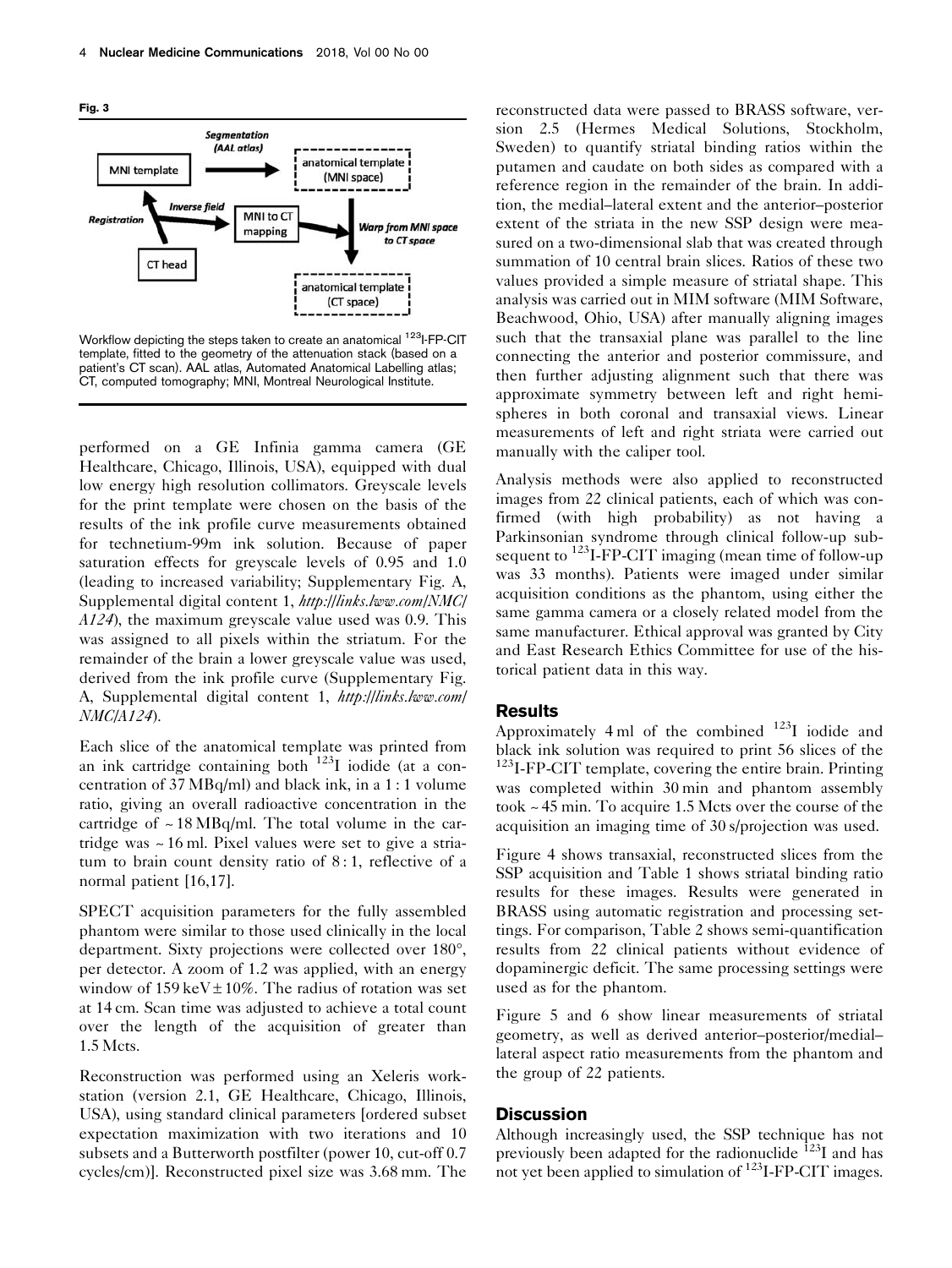<span id="page-4-0"></span>



Four consecutive, reconstructed, transaxial slices from the phantom. Images are scaled to the maximum pixel value within the four slices. Slice thickness=7.2 mm. L, left; R, right.

Table 1 Striatal binding ratio results from the fully assembled phantom

|              | Striatal binding ratios |              |                  |              |  |  |
|--------------|-------------------------|--------------|------------------|--------------|--|--|
|              | Right<br>caudate        | Left caudate | Right<br>putamen | Left putamen |  |  |
| Phantom scan | 3.1                     | 3.3          | 2.9              | 2.6          |  |  |

| Table 2 Summary striatal binding ratio statistics for 22 clinical |  |  |  |
|-------------------------------------------------------------------|--|--|--|
| patients without a Parkinsonian syndrome                          |  |  |  |

|                   | Striatal binding ratios (patients) |              |               |              |  |
|-------------------|------------------------------------|--------------|---------------|--------------|--|
| <b>Statistics</b> | Right caudate                      | Left caudate | Right putamen | Left putamen |  |
| Maximum           | 3.5                                | 3.5          | 3.2           | 3.2          |  |
| Minimum           | 1.2                                | 1.3          | 1.0           | 0.9          |  |
| Mean              | 2.2                                | 2.2          | 2.0           | 2.1          |  |
| <b>SD</b>         | 0.6                                | 0.6          | 0.6           | 0.6          |  |



Linear measurements of the striatum in images acquired from the phantom and from a group of 22 patients without evidence of dopaminergic deficit. Whiskers represent maximum and minimum lengths. L, left; R, right; SSP, subresolution sandwich phantoms.





Anterior–posterior/medial–lateral aspect ratio measurements from the phantom and a group of 22 patients without evidence of dopaminergic deficit. Whiskers represent maximum and minimum aspect ratios. SSP, subresolution sandwich phantoms

This work shows a straightforward method for generating an anatomical template, which was printed, interleaved between attenuation slabs, scanned and compared with clinical patient data.

The volume of ink solution used suggests that  $\sim$  5 full phantoms could be printed from a single standard-sized cartridge (if filled to a maximum capacity of 23 ml), which should be sufficient for many applications. The total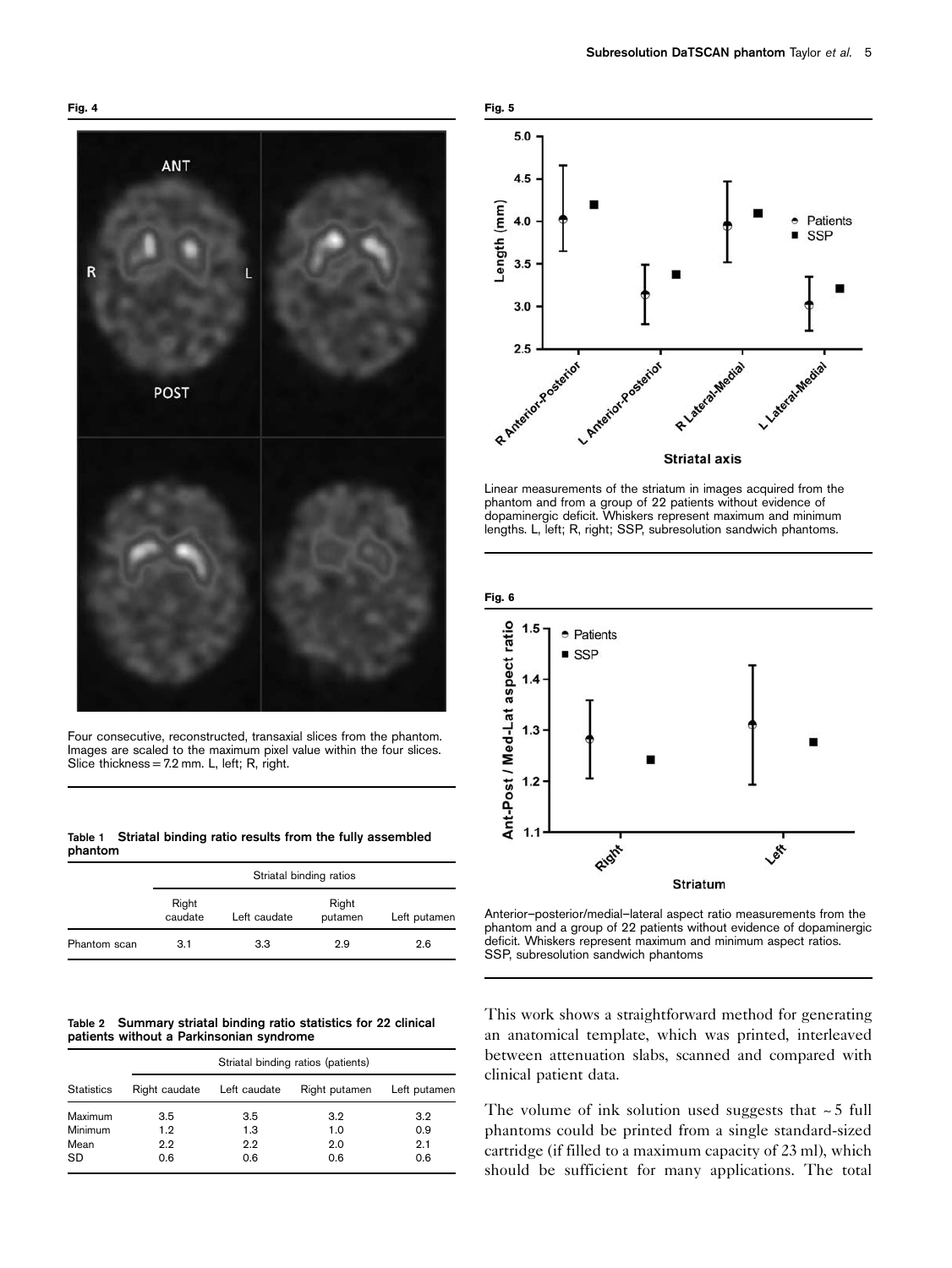printing and assembly time was longer than the preparation time required for the Alderson phantom (typically up to 1 h). However, the SSP assembly process has not yet been optimized. There is potential for time savings by, for example, rounding off the ends of the nylon guides rods to enable quicker stacking of paper and plastic layers.

Utilizing an ink printer presents an increased risk of radioactive contamination from ink droplets, particularly during phantom assembly where individual paper sheets must be manually placed over guide rods. Printing and assembly were therefore conducted in a lab environment with appropriate controls in place (including preventing access to other staff). However, the total activity present in ink droplets (and in each printed sheet) is likely to be very low. Furthermore, no contamination was measured on the individuals constructing the phantom after assembly was completed, or on the surfaces next to the printer.

The imaging time required to reach typical clinical count levels was similar to that of patients, which suggests that even when using <sup>123</sup>I iodide at a relatively low radioactivity concentration (37 MBq/ml), SSP is a practical alternative technology to traditional fixed cavity phantoms. This is an important finding as  $123$ I iodide is widely (and cheaply) available to UK Nuclear Medicine departments.

Visual analysis of the reconstructed phantom images [\(Fig. 4\)](#page-4-0) shows uniform, high uptake throughout the striata on both sides with a wide area of relatively low, uniform uptake in remainder of the brain. This closely reflects the characteristics of the simplified anatomical template and provides some reassurance that there were no significant problems in phantom assembly. This also reflects findings from previous tests of printer performance, where single slices from the anatomical template were printed out and imaged at the camera face with a static two-dimensional acquisition. Here, threshold-based segmentation of the template slice and acquired image gave regions of interest with a high degree of overlap in both the striatal structures and the whole brain. For example, the mean Dice coefficient for the whole brain was 0.99 across five slices in the centre of the head (where Dice coefficient is a measure of the ratio of the area of intersection between two regions of interest in the different images, as compared with the total combined area). These results suggest that phantoms produced by the described technique are a good representation of the selected anatomical template.

The reconstructed phantom images gave striatal binding ratio results (in the left and right putamen and caudate) that were above the mean but still well within the range of results generated for a group of 22 non-Parkinsonian patients, validating the fidelity of the SSP method in producing image features reflective of a particular patient cohort. In addition, linear measurements of the shape and size of the striata were also within the range measured from real patients. This is reassuring in light of criticisms of the Alderson phantom, which produces reconstructed images that appear overly elongated in medial–lateral direction as compared with the anterior–posterior direction. Indeed, subsequent analysis of a previously acquired Alderson phantom dataset, also having a 8 : 1 radioactivity concentration ratio, produced left and right aspect ratio results of 1.0 and 1.0, respectively, outside the range reported for the 22 patients [\(Fig. 6](#page-4-0)).

However, these results should be interpreted in the light of methodological limitations. First, patient age is a known covariate for striatal binding ratio [\[16\]](#page-6-0) and was ignored in the comparison exercise. Second, the image analysis methods selected do not allow for a comprehensive assessment of the ability of the SSP design to replicate normal patient appearances. Indeed, visual inspection of the reconstructed SSP data ([Fig. 4](#page-4-0)) suggests that appearances are still overly simplified as compared with real patient data. Although these limitations dictate that results benefit from conservative interpretation, nonetheless the findings indicate suitability of the method for investigations of derived <sup>123</sup>I-FP-CIT image features, such as binding ratios or striatal shape measures.

This study used a bespoke 3D printed head geometry to provide the attenuating medium. Reproducing this head is not straightforward. However, similar results are likely to be possible with more simple attenuating materials and shapes, such as layers of poly(methyl methacrylate) in a uniform ellipsoid shape, as has been used previously in the simulation of brain perfusion images [\[10](#page-6-0)]. Differences in the attenuation and scatter properties of such a material as compared with human tissue could be accounted for by appropriate image correction. Thus, the financial costs of implementing the technology can be minimal. SSP technology offers advantages of multiple different uptake patterns to be created for a single overall head size (i.e. for a single stack of attenuating slabs), as compared with conventional phantom designs that have fixed dimension cavities and can only reproduce a single uptake pattern.

Although a simplified patient template was used to generate phantom images in this study, it is straightforward to simulate more complex, subtle image features that are sometimes seen in clinical data. For example,  $123$ I-FP-CIT patients often display increased tracer uptake in areas rich in serotonin transporters, such as the pons and thalamus [\[18](#page-6-0)]. Reduced uptake is often also seen in the ventricles. These appearances may impact on semi-quantification results directly, particularly if a wide striatal region of interest is used (such as that described for the 'Southampton' method [\[19\]](#page-6-0)). They may also change the performance of the registration algorithm, which is a key part of many semi-quantification packages.